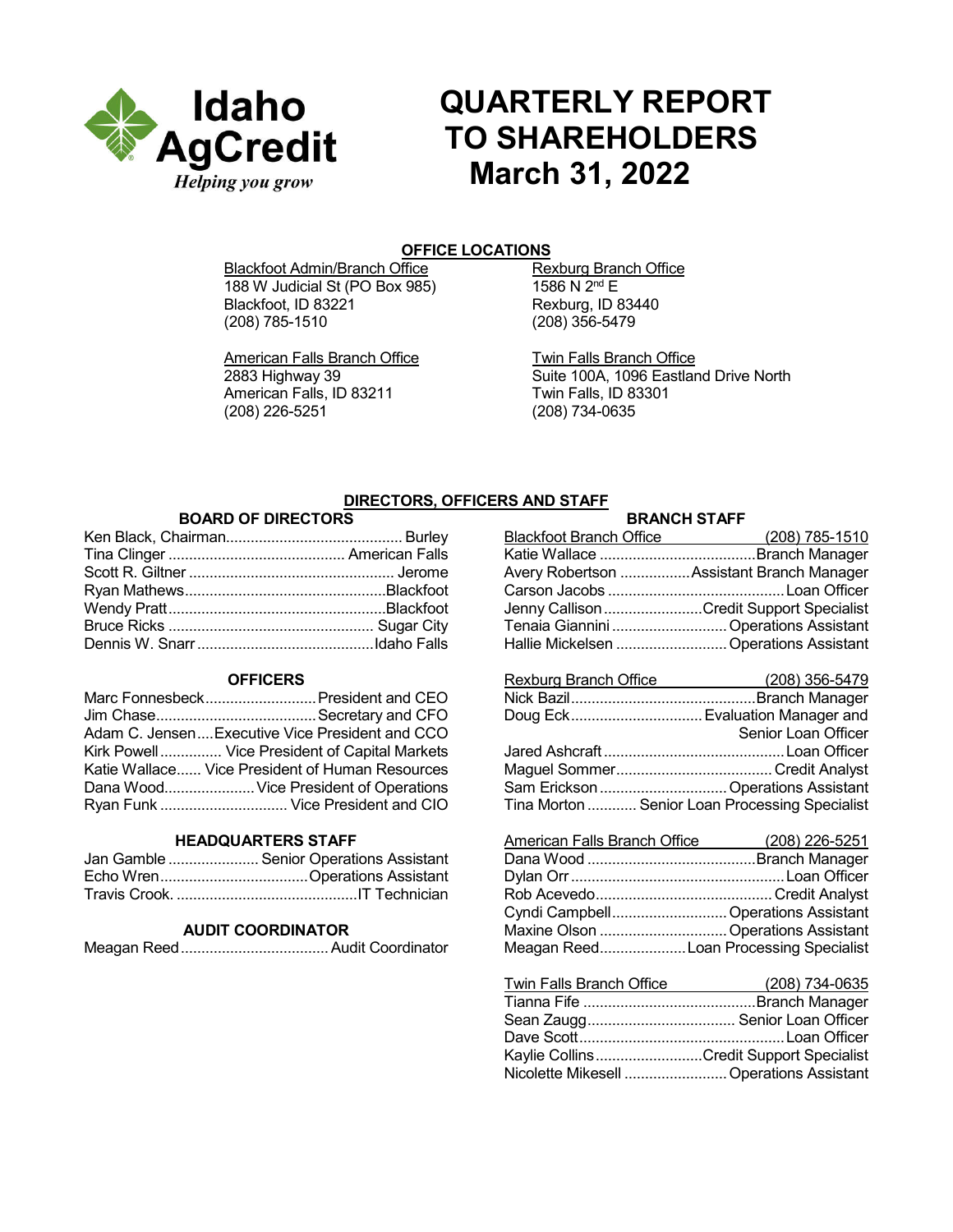

# **REPORT OF MANAGEMENT**

The consolidated financial statements of Idaho AgCredit, ACA and its wholly owned subsidiaries Idaho AgCredit, FLCA and Idaho AgCredit, PCA (collectively Idaho AgCredit) are prepared by management, which is responsible for their integrity and objectivity, including amounts that must necessarily be based on judgments and estimates. The consolidated financial statements have been prepared in conformity with generally accepted accounting principles appropriate under the circumstances and under the oversight of the Audit Committee (comprised of all board members), and in the opinion of management, fairly present the financial condition and results of operations of Idaho AgCredit.

To meet its responsibility for reliable financial information, management depends on Idaho AgCredit's accounting and internal control systems, which have been designed to provide reasonable, but not absolute, assurance that assets are safeguarded and that transactions are properly authorized and recorded. The systems have been designed to provide the information to facilitate the recognition of costs in relation to benefits derived. To monitor compliance, Idaho AgCredit's staff, contract auditors, CoBank, ACB (CoBank) and an independent accounting firm perform reviews of the accounting records, review accounting systems and internal controls, and recommend improvements as appropriate.

The 2021 consolidated financial statements of Idaho AgCredit were audited by Wipfli LLP, certified public accountants (CPAs), who also conducted a review of the accounting records and such other auditing procedures as they considered necessary to comply with generally accepted auditing standards. A copy of their report was presented in the 2021 Annual Report to Shareholders (Annual Report).

The activities of Idaho AgCredit are also reviewed by the Farm Credit Administration (FCA), and certain actions of Idaho AgCredit are subject to approval by CoBank. Certain actions of CoBank are also subject to FCA approval. The annual and quarterly reports of Idaho AgCredit and CoBank are available upon request at no cost at Idaho AgCredit's administrative and branch offices, or on the websites at www.idahoagcredit.com and www.cobank.com, respectively.

The Board of Directors and Audit Committee have overall responsibility for Idaho AgCredit's systems of internal control and financial reporting. In connection with this obligation, each consults regularly with management and periodically reviews the scope and results of work performed by the CPAs. The CPAs also have direct access to the Board of Directors and Audit Committee.

The undersigned hereby certify that this report has been reviewed and prepared in accordance with all applicable statutory or regulatory requirements and that the information contained herein is true, accurate, and complete to the best of the undersigned's knowledge and belief.

Tress

Dennis Snarr **Dennis Snarr** Jim Chase Audit Committee Chairman Secretary and CFO

April 20, 2022

Par Ternesbeck

Ken Black Marc Fonnesbeck Board Chairman **President** and CEO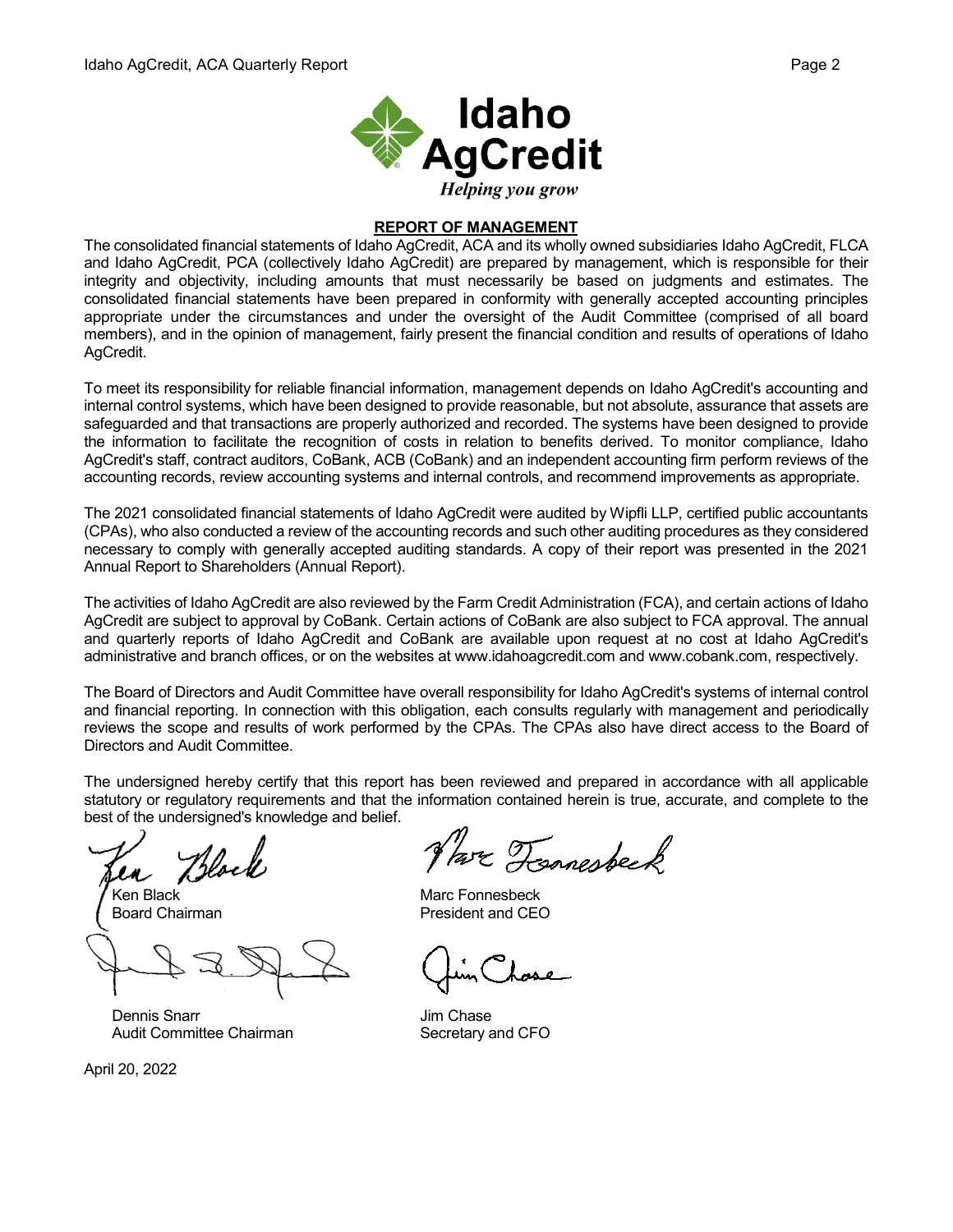#### **MANAGEMENT'S DISCUSSION AND ANALYSIS OF FINANCIAL CONDITION AND RESULTS OF OPERATIONS**

## **Overview and Economic Conditions:**

The following discussion summarizes the financial position and results of operations of Idaho AgCredit for the three months ended March 31, 2022, with comparisons to prior periods. You should read these comments along with the accompanying financial statements and footnotes and the 2021 Annual Report to Shareholders. The accompanying financial statements were prepared under the oversight of the Audit Committee.

Economic conditions for the three months ended March 31, 2022 reflected commodity prices above breakeven for wheat, barley, alfalfa, beef cattle, milk and sugar beets. Projected prices for 2022 reflect moderate prices, especially given drastic economic changes and consumption habits which have changed due to the COVID-19/Coronavirus pandemic and global events, including the war in Ukraine. Due to the uncertain nature of changes to consumption habits and market changes, it is too soon to accurately predict commodity prices in the near term. Most operations have sufficient diversification to weather short cycles of below breakeven prices for one or two commodities, but these operations may have to make difficult choices regarding machinery replacement and containment of operating costs. Water is uncertain for 2022, with most growers having to modify crop plans for anticipated shortfalls. Agricultural real estate prices appear to be steady. The increases in real estate values in the last several years could lead to increased loan risk on those operations which purchased higher cost land if real estate values and rental rates decrease. Idaho AgCredit's net income reflects the strong economic success of its customers.

#### **Loan Portfolio:**

Gross loan volume as of March 31, 2022 decreased \$18,461,510 from \$338,466,936 at the prior quarter end to \$320,005,426, and increased \$19,184,251 compared to the same quarter in the prior year. The current quarter change in loan volume reflected seasonal changes in operating loan volume and net new commercial and mortgage loan volume. The increase in gross loan volume from the prior year reflects a net decrease in commercial loans and an increase in mortgage and mortgage purchased participation loans with other lenders.

Nonaccrual loan volume at March 31, 2022 was \$608,771, or .19% of gross loan volume, compared to \$659,050, or .22% on the same date in the prior year. Idaho AgCredit's total loan portfolio is presently graded 98.8% acceptable and OAEM compared to 98.6% acceptable and OAEM in the prior year. Idaho AgCredit's long-term goal for acceptable and OAEM credit remains at 90.0% or better.

Idaho AgCredit had no net investment in other property owned (aka acquired property) at March 31, 2022, which was the same as on the same date in the prior year. Idaho AgCredit's investment in accrual sales contracts at March 31, 2022 was \$30,729 compared to \$41,422 in the prior year. Idaho AgCredit's ratio of liabilities to net worth at March 31, 2022 was 3.97:1 compared to 3.88:1 the prior year. This ratio change (which reflects that total liabilities have increased in proportion to net worth) has been caused by retained earnings growing slower in proportion to loan volume growth and the change in the corresponding debt with CoBank.

## **Results of Operations:**

Idaho AgCredit's net income of \$1,223,672 for the quarter was down \$408,903 compared to the same quarter in the prior year. The net interest income after the provision for losses of loan principal and commitment for the quarter was \$235,013 lower than the same period in the prior year due to an decrease in net interest income of \$126,727 and a decrease in the net reversal for loan losses of \$108,286. Noninterest income for the quarter was \$111,176 lower than the prior year, primarily due to an increase in patronage from CoBank of \$70,835, an increase in patronage from other Farm Credit institutions of \$19,590, a decrease in loan fees of \$201,563 due to lower government program loan origination fees and less demand for interest rate conversions, and a net decrease of \$38 in financially related service income and other noninterest income. Noninterest expenses for the quarter were \$45,714 higher than the prior year due to the increase in salaries and benefits of \$14,513, a decrease of \$1,195 in director compensation, an increase in occupancy of \$12, an increase in in Farm Credit Insurance Fund premiums of \$4,000, an increase in supervisory and examination costs of \$1,624 an increase in purchased services of \$20,375 and a net increase in all other noninterest expenses of \$5,985. The provision for income taxes was \$17,000 higher than the prior year due to a higher estimate of income taxes.

The Allowance for Loan Losses account balance at March 31, 2022 totaled \$1,472,077 or .46% of gross loan volume compared to an allowance of \$1,477,683 or .49% of gross loan volume for the same date in the prior year. This decrease of \$5,606 from the prior year primarily reflects normal changes in credit quality and loan volume. After assessing the relative risk based upon economic conditions, historical annual loan loss experience and potential future losses,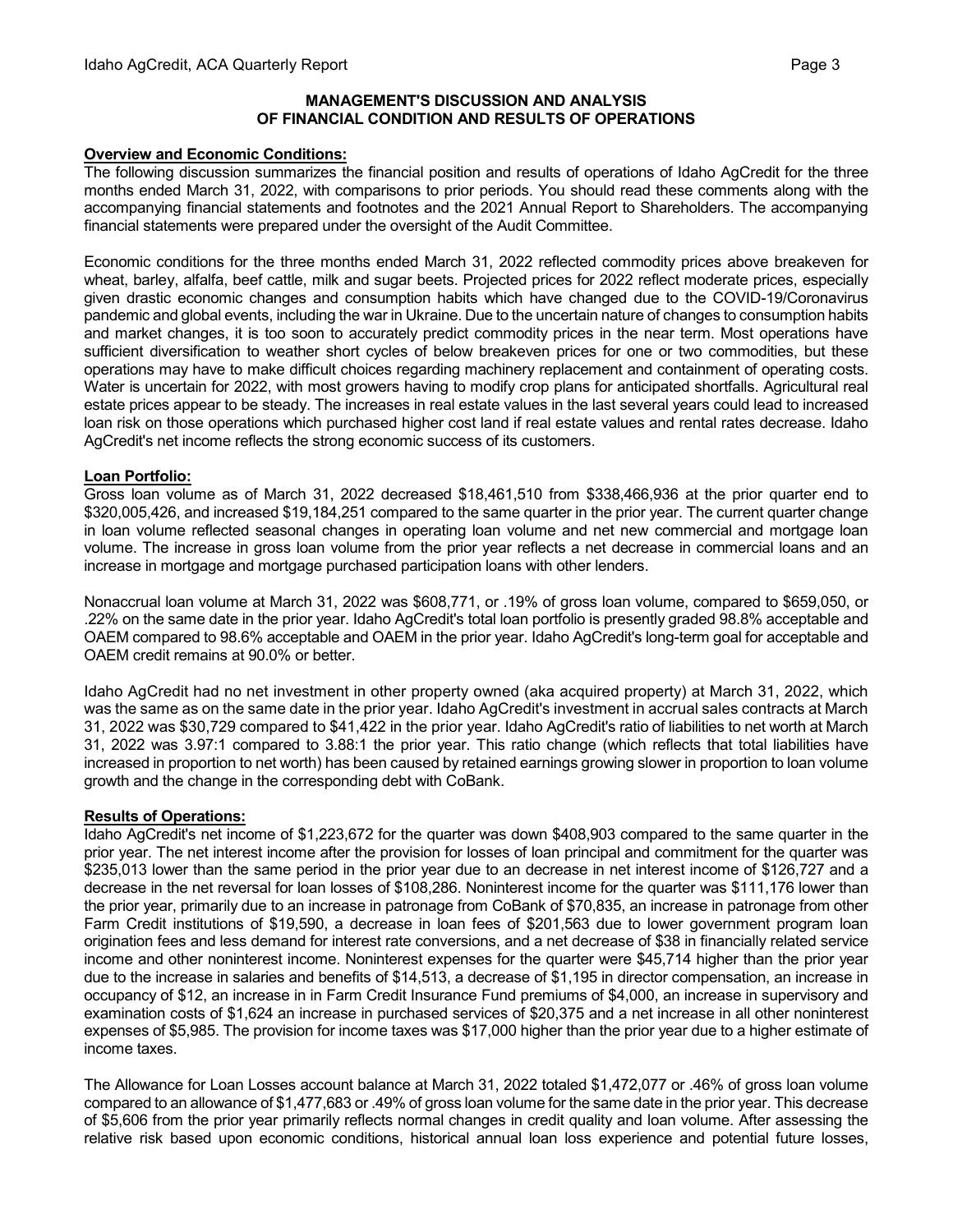management believes the allowance for loan losses adequately covers the inherent risk in the loan portfolio. Ultimate losses which may be experienced by Idaho AgCredit depend upon the impact of future commodity prices, real estate values, government subsidy and disaster programs, weather-related occurrences, operating decisions and public policy. These same factors may also generate recoveries of losses previously recognized.

# **Capital Resources:**

Shareholders' equity at March 31, 2022 was \$67,573,986, which increased \$1,211,867 from \$66,362,119 at December 31, 2021. This increase is due to net income plus net stock changes. Since January 1, 2005, Idaho AgCredit's stock requirement has been the minimum allowed by regulation, which is the lesser of 2% of the outstanding principal balance or \$1,000 per customer. Idaho AgCredit's capital amounts, categories and ratios at March 31, 2022 exceeded the FCA minimum regulatory requirements which became effective January 1, 2017.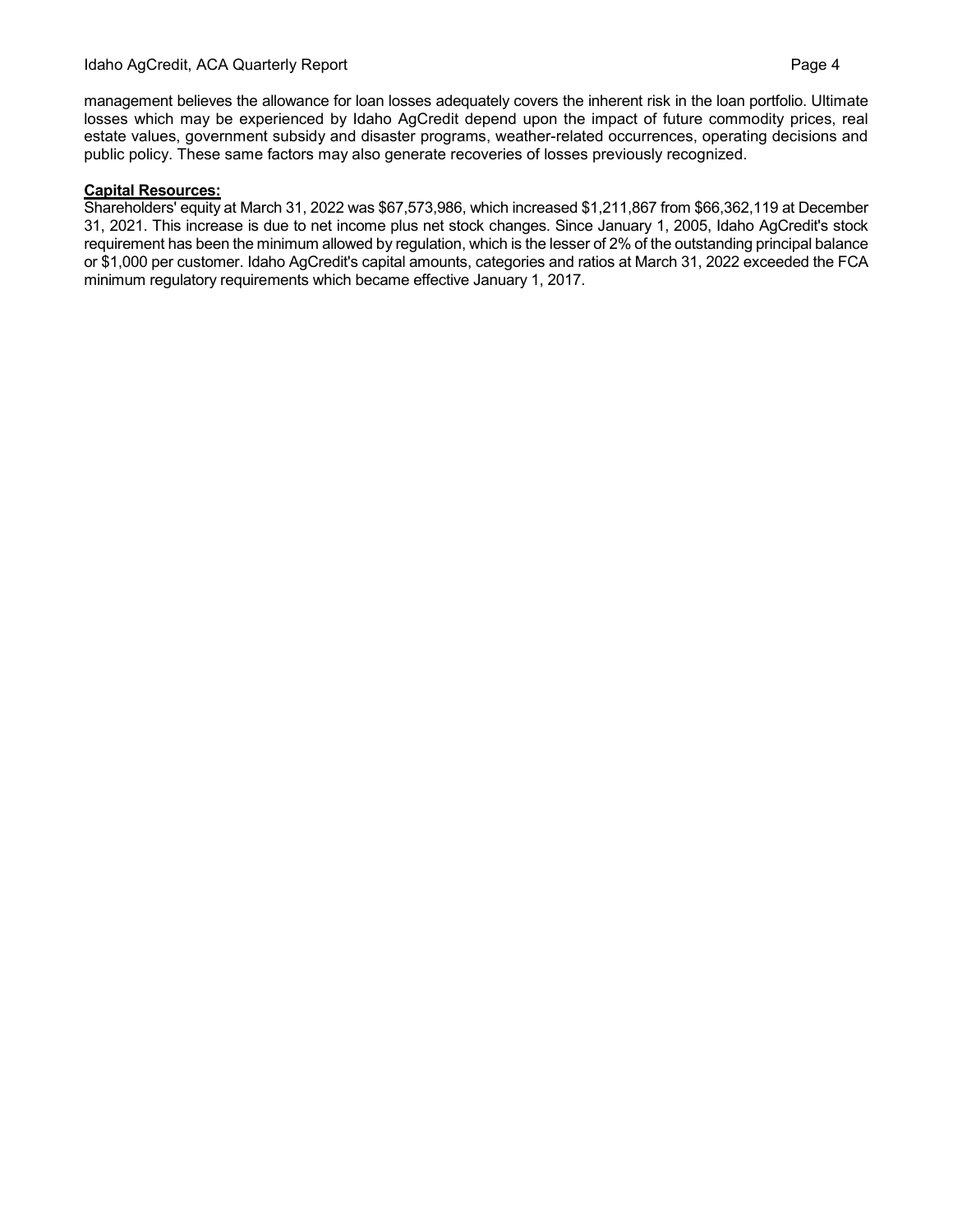|                                       | March 31,                 | December 31,  | March 31,     |
|---------------------------------------|---------------------------|---------------|---------------|
|                                       | 2022                      | 2021          | 2021          |
|                                       | <b>Unaudited</b>          | Audited       | Unaudited     |
| <b>ASSETS</b>                         |                           |               |               |
| Loans                                 | \$320,005,426             | \$338,466,936 | \$300,821,175 |
| Less allowance for loan losses        | 1,472,077                 | 1,523,288     | 1,477,683     |
| Net loans                             | 318,533,349               | 336,943,648   | 299,343,492   |
| Cash                                  | 1,192,264                 | 3,394,015     | 3,245,059     |
| Accrued interest receivable           | 3,532,878                 | 4,339,675     | 3,636,890     |
| <b>Investment in CoBank</b>           | 9,239,674                 | 10,966,466    | 10,966,466    |
| Premises and equipment, net           | 1,263,840                 | 1,284,981     | 1,360,186     |
| Other property owned                  | 0                         | 0             | 0             |
| Prepaid pension expense               | 1,466,858                 | 1,355,394     | 925,072       |
| Deferred tax asset, net               | (65,000)                  | (65,000)      | 32,000        |
| Other assets                          | 525,749                   | 1,583,529     | 534,459       |
| <b>Total assets</b>                   | $\overline{$335,689,612}$ | \$359,802,708 | \$320,043,624 |
| <b>LIABILITIES</b>                    |                           |               |               |
| Note payable to CoBank                | \$248,251,874             | \$277,580,124 | \$241,789,169 |
| Advance conditional payments          | 18,846,717                | 10,820,485    | 11,771,253    |
| Accrued interest payable              | 425,613                   | 417,866       | 396,129       |
| Patronage distributions payable       | 0                         | 3,702,198     | 0             |
| Reserve for losses on loan commitment | 87,209                    | 61,232        | 83,859        |
| <b>Other liabilities</b>              | 504,213                   | 858,684       | 485,428       |
| <b>Total liabilities</b>              | \$268,115,626             | \$293,440,589 | \$254,525,838 |
|                                       |                           |               |               |

# **CONSOLIDATED STATEMENTS OF FINANCIAL CONDITION**

# **Commitments and Contingencies (See Notes)**

| <b>SHAREHOLDERS' EQUITY</b>                     |               |               |               |
|-------------------------------------------------|---------------|---------------|---------------|
| Capital stock and participation certificates    | \$492,460     | \$504,265     | \$482,965     |
| Allocated retained earnings (Memo Nonqualified) | 25,909,762    | 24,303,750    | 24,303,750    |
| Unallocated retained earnings                   | 41,171,764    | 41,554,104    | 40,731,071    |
| Accumulated other comprehensive income/(loss)   |               |               |               |
| <b>Total shareholders' equity</b>               | \$67,573,986  | \$66,362,119  | \$65,517,786  |
| Total liabilities and shareholders' equity      | \$335,689,612 | \$359,802,708 | \$320,043,624 |

The accompanying notes are an integral part of these financial statements.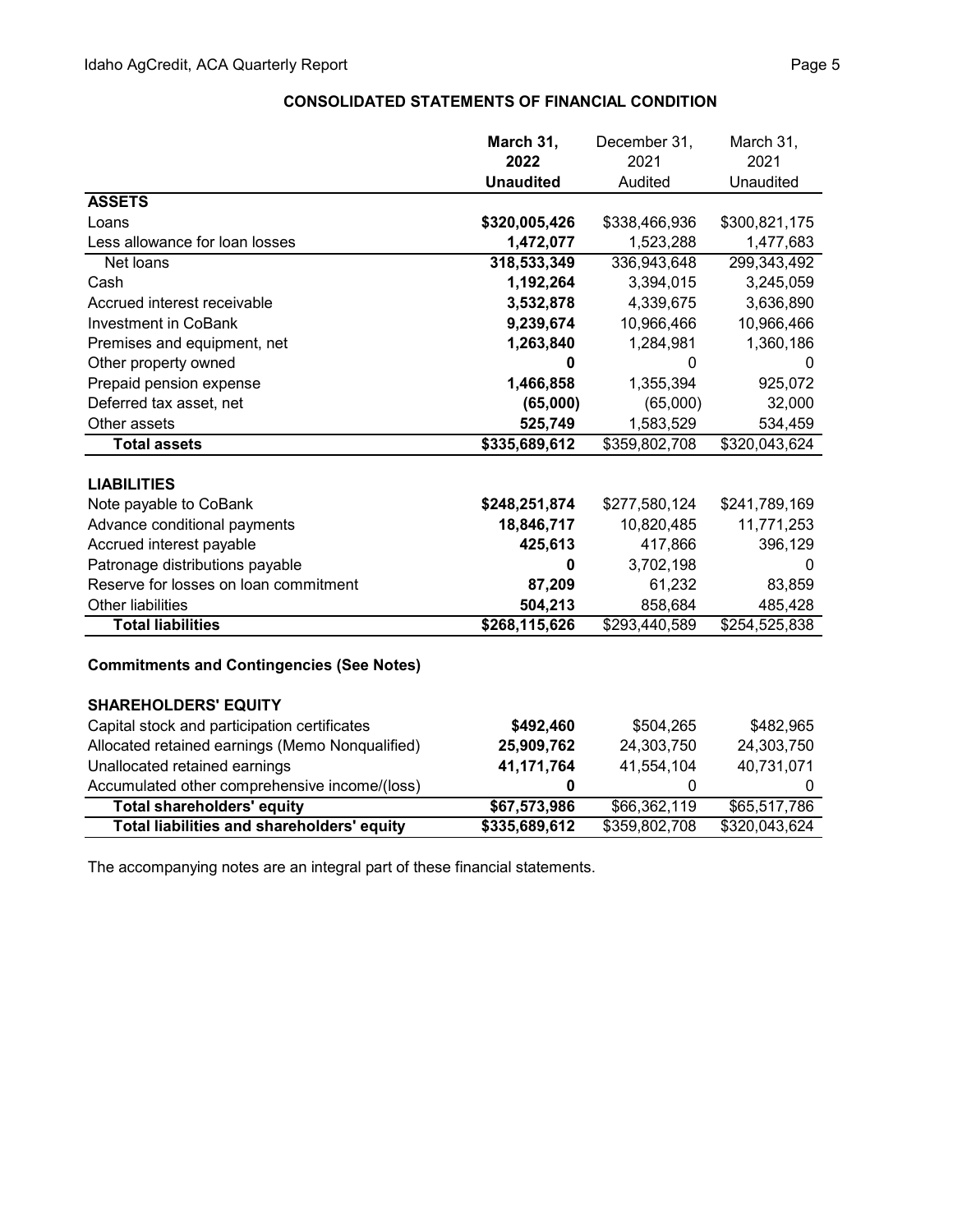# **CONSOLIDATED STATEMENTS OF COMPREHENSIVE INCOME**

|                                                         | <b>Three Months Ended</b> |             |
|---------------------------------------------------------|---------------------------|-------------|
|                                                         | March 31,                 |             |
|                                                         | 2022                      | 2021        |
| <b>INTEREST INCOME</b>                                  |                           |             |
| Loans                                                   | \$3,261,976               | \$3,347,878 |
| <b>Total interest income</b>                            | 3,261,976                 | 3,347,878   |
|                                                         |                           |             |
| <b>INTEREST EXPENSE</b>                                 |                           |             |
| Notes payable to CoBank                                 | 1,164,870                 | 1,130,833   |
| Advance conditional payments                            | 16,257                    | 9,469       |
| <b>Total interest expense</b>                           | 1,181,127                 | 1,140,302   |
| Net interest income                                     | 2,080,849                 | 2,207,576   |
| (Provision for) or Reversal of loan losses and reserves | 25,234                    | 133,520     |
| Net interest income after (provision)/reversal          | 2,106,083                 | 2,341,096   |
|                                                         |                           |             |
| <b>NONINTEREST INCOME</b>                               |                           |             |
| Patronage distributions from CoBank                     | 305,950                   | 235,115     |
| Patronage distributions from other Farm Credit Inst.    | 65,081                    | 45,491      |
| Loan fees                                               | 104,202                   | 305,765     |
| Financially related services income                     | 117                       | 157         |
| Other noninterest income                                | 1,326                     | 1,324       |
| <b>Total Noninterest Income</b>                         | 476,676                   | 587,852     |
|                                                         |                           |             |
| <b>NONINTEREST EXPENSE</b>                              |                           |             |
| Salaries and employee benefits                          | 880,456                   | 865,543     |
| <b>Director's Compensation</b>                          | 11,309                    | 12,504      |
| Occupancy and equipment                                 | 39,922                    | 39,910      |
| Farm Credit Insurance Fund premiums                     | 88,000                    | 84,000      |
| Supervisory and examination costs                       | 33,541                    | 31,917      |
| <b>Purchased Services</b>                               | 101,802                   | 81,427      |
| Data processing services                                | 2,430                     | 2,430       |
| Losses/(Gains) on other property owned, net             | 0                         | 0           |
| Other noninterest expense                               | 170,627                   | 164,642     |
| <b>Total noninterest expense</b>                        | 1,328,087                 | 1,282,373   |
| Income (loss) before income taxes                       | 1,254,672                 | 1,646,575   |
| (Provision for)/Benefit from income taxes               | (31,000)                  | (14,000)    |
| Net Income/Comprehensive income                         | \$1,223,672               | \$1,632,575 |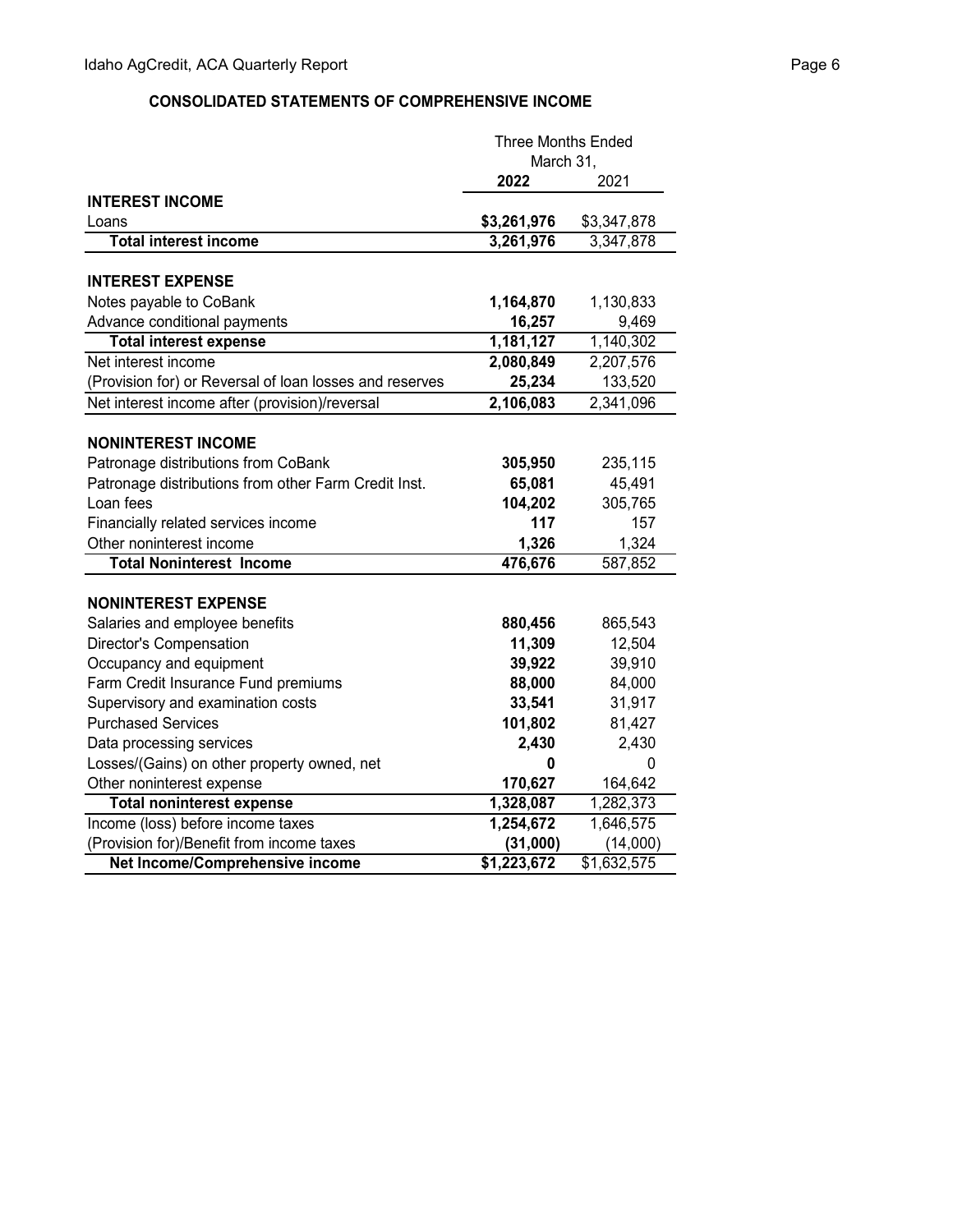# **CONSOLIDATED STATEMENTS OF CHANGES IN SHAREHOLDERS' EQUITY**

|                                 | Capital       | Memo         |              |               |
|---------------------------------|---------------|--------------|--------------|---------------|
|                                 | Stock and     | Allocated    | Unallocated  | Total         |
|                                 | Participation | Retained     | Retained     | Shareholders' |
|                                 | Certificates  | Earnings     | Earnings     | Equity        |
|                                 |               |              |              |               |
| Balance at December 31, 2020    | \$481,320     | \$22,380,647 | \$41,025,436 | \$63,887,403  |
| Net income/Comprehensive Income |               | 1,923,103    | (290, 528)   | 1,632,575     |
| Stock issued                    | 53,050        |              |              | 53,050        |
| Stock retired                   | (51, 405)     |              |              | (51, 405)     |
| Patronage Distributions (Cash)  |               |              | (3,838)      | (3,838)       |
| Other (rounding)                |               | 0            |              |               |
| Balance at March 31, 2021       | \$482,965     | \$24,303,750 | \$40,731,071 | \$65,517,786  |
| Balance at December 31, 2021    | \$504,265     | \$24,303,750 | \$41,554,104 | \$66,362,119  |
| Net income/Comprehensive Income |               | 1,606,012    | (382, 340)   | 1,223,672     |
| Stock issued                    | 39,240        |              |              | 39,240        |
| Stock retired                   | (51, 045)     |              |              | (51, 045)     |
| Patronage Distributions (Cash)  |               |              |              |               |
| Other (rounding)                |               | 0            | 0            | 0             |
| Balance at March 31, 2022       | \$492,460     | \$25,909,762 | \$41,171,764 | \$67,573,986  |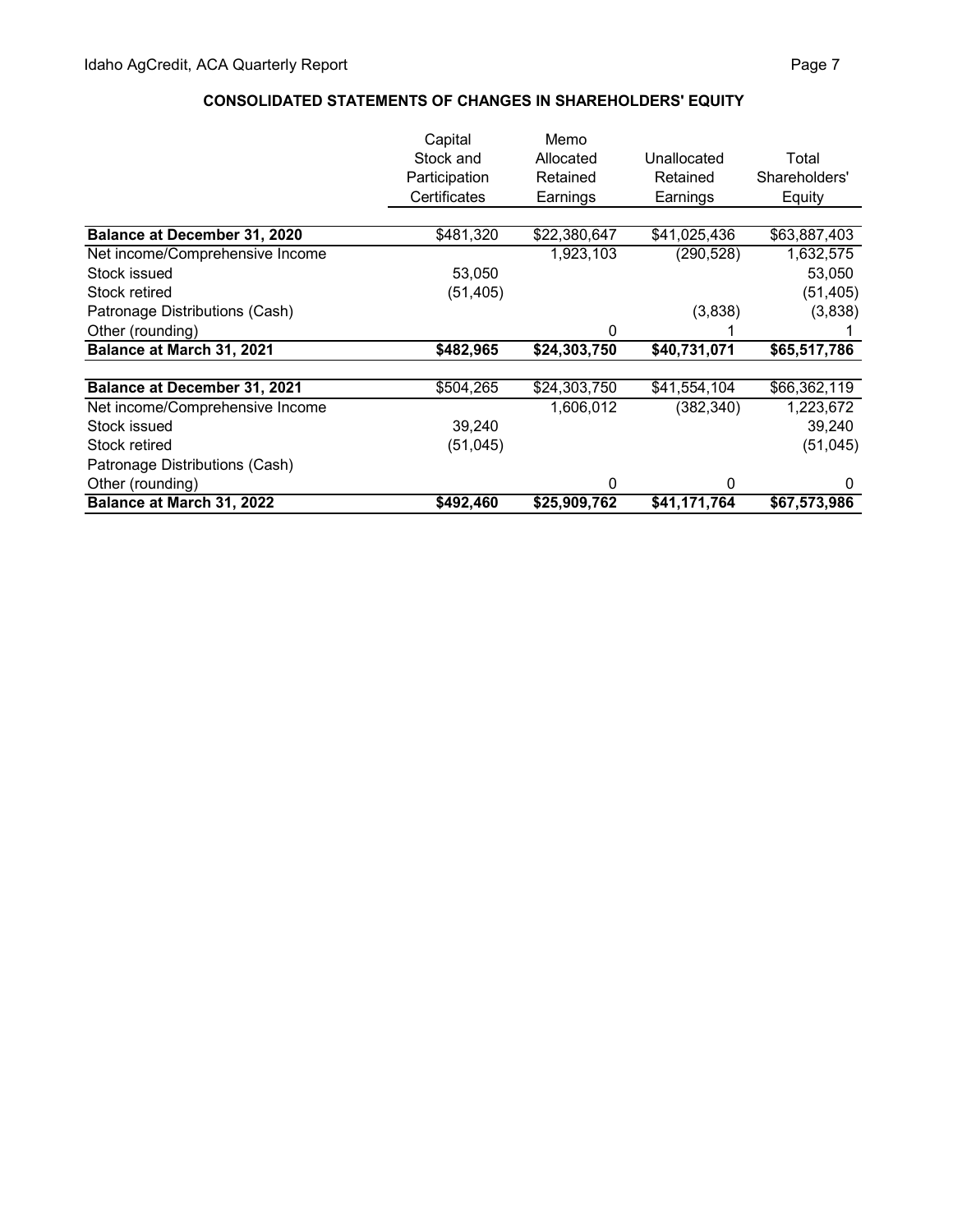# **NOTES TO CONSOLIDATED FINANCIAL STATEMENTS**

# **Note 1 – Organization and Significant Accounting Policies:**

A description of the organization and operations of Idaho AgCredit, ACA (Idaho AgCredit), the significant accounting policies followed, and the financial condition and results of operations as of and for the year ended December 31, 2021, are contained in the 2021 Annual Report to Shareholders (Annual Report). The accompanying unaudited first-quarter 2022 financial statements have been prepared in accordance with the accounting principles generally accepted in the U.S. (GAAP) for interim financial information. Accordingly, they do not include all the disclosures required by GAAP for annual financial statements and should be read in conjunction with the audited financial statements as of and for the year ended December 31, 2021, as contained in the Annual Report.

In the opinion of management, the unaudited financial information is complete and reflects all adjustments necessary for a fair statement of results for the interim periods. The preparation of financial statements in accordance with GAAP requires management to make estimates and assumptions that affect the amounts reported in the financial statements and accompanying notes. Actual results could differ from those estimates. The results of operations for interim periods are not necessarily indicative of the results to be expected for the full year ending December 31, 2022. Descriptions of the significant accounting policies are included in the Annual Report. In the opinion of management, these policies and the presentation of the interim financial condition and results of operations conform with GAAP and prevailing practices within the banking industry.

In June 2016, FASB issued guidance entitled "Measurement of Credit Losses on Financial Instruments." The guidance replaces the current incurred loss impairment methodology with a methodology that reflects expected credit losses and requires consideration of a broader range of reasonable and supportable information to inform credit loss estimates. Credit losses relating to available-for-sale securities would also be recorded through an allowance for credit losses. For public business entities that are not U.S. Securities and Exchange Commission filers this guidance was to become effective for interim and annual periods beginning after December 15, 2020, with early application permitted. In November 2019, the FASB issued an update that amends the mandatory effective date for this guidance for certain entities. The change resulted from a change in the effective date philosophy that extends and simplifies the adoption by staggering the dates between large public entities and other entities. As a result of the change, the new credit loss standard, for those entities qualifying for the delay, becomes effective for interim and annual reporting periods beginning after December 15, 2022, with early adoption permitted. System institutions qualify for the delay in the adoption date. The System continues to evaluate the impact of adoption on its financial condition and its results of operations.

Certain amounts in the prior period's financial statements have been reclassified to conform to the current period's financial statement presentation. The reclassified amounts include consolidating amounts previously classified as Communication or Energy into Rural infrastructure.

Idaho AgCredit may have loans in the categories of real estate mortgage, production and intermediate term, agribusiness (which may be further broken down into loans to cooperatives, processing and marketing and farm related business), rural infrastructure, rural residential real estate and other. Only those categories for which Idaho AgCredit had loans are shown in these schedules.

| A summary of loans (excluding related accrued interest) follows: |                |                   |  |  |
|------------------------------------------------------------------|----------------|-------------------|--|--|
| Loans                                                            | March 31, 2022 | December 31, 2021 |  |  |
| Real estate mortgage                                             | \$225,936,370  | \$219,630,216     |  |  |
| Production and intermediate term                                 | 75,663,629     | 103,949,119       |  |  |
| Agribusiness                                                     | 14,858,417     | 12,263,818        |  |  |
| <b>Rural infrastructure</b>                                      | 3,547,010      | 2,623,783         |  |  |
| Total loans                                                      | \$320,005,426  | \$338,466,936     |  |  |

## **Note 2 – Loans and Allowance for Loan Losses:**

Idaho AgCredit purchases or sells participation interests with other parties in order to diversify risk, manage loan volume and comply with Farm Credit Administration regulations. All of Idaho AgCredit's participations purchased and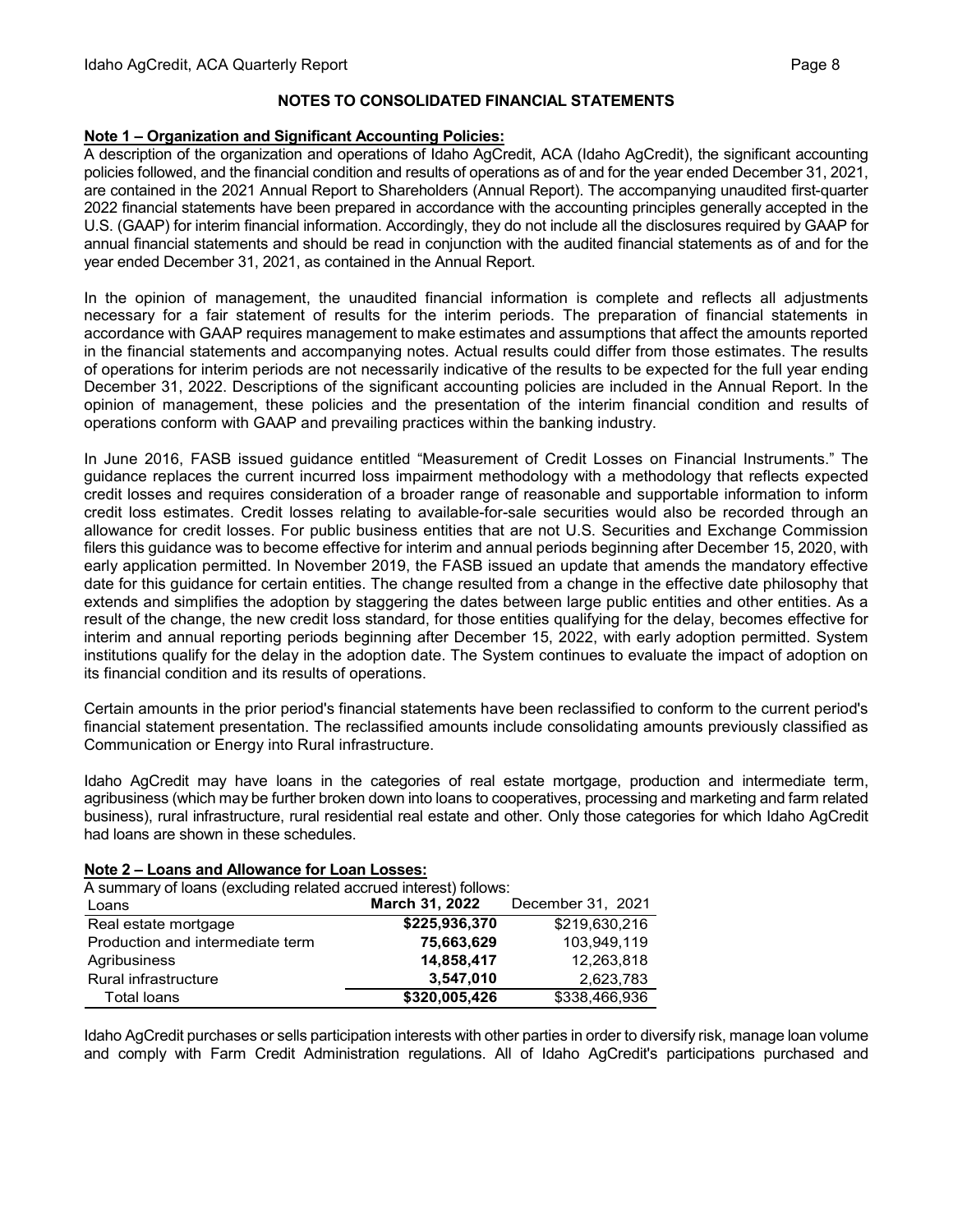participations sold are with other Farm Credit Institutions. The following table presents information regarding participations purchased and sold (excluding related accrued interest) as of March 31, 2022:

|                                  | <b>Other Farm Credit Institutions</b> |              |  |  |
|----------------------------------|---------------------------------------|--------------|--|--|
| Participation Loans              | Purchased                             | Sold         |  |  |
| Real estate mortgage             | \$44,298,424                          | \$17,843,563 |  |  |
| Production and intermediate term | 1,665,231                             | 2,867,405    |  |  |
| Agribusiness                     | 9,029,474                             |              |  |  |
| Rural infrastructure             | 3,547,010                             | 0            |  |  |
| Total                            | \$58,540,139                          | \$20,710,968 |  |  |

Nonperforming assets (including related accrued interest) and related credit quality statistics are as follows: **March 31, 2022** December 31, 2021

| Nonaccrual loans:                             |           |           |
|-----------------------------------------------|-----------|-----------|
| Real estate mortgage                          | \$184,569 | \$183,960 |
| Production and Intermediate term              | 424,202   | 432,255   |
| Agribusiness                                  |           |           |
| Rural infrastructure                          |           |           |
| Total nonaccrual loans                        | \$608,771 | \$616,215 |
| Accruing restructured loans:                  |           |           |
| Total accruing restructured loans             | \$0       | \$0       |
| Accruing loans 90 days or more past due:      |           |           |
| Real estate mortgage                          | \$0       | \$0       |
| Production and Intermediate term              |           |           |
| Agribusiness                                  |           |           |
| Rural infrastructure                          | O         |           |
| Total accruing loans 90 days or more past due | \$0       | \$0       |
| Total nonperforming loans                     | \$608,771 | \$616,215 |
| Other property owned                          |           |           |
| Total nonperforming assets                    | \$608,771 | \$616,215 |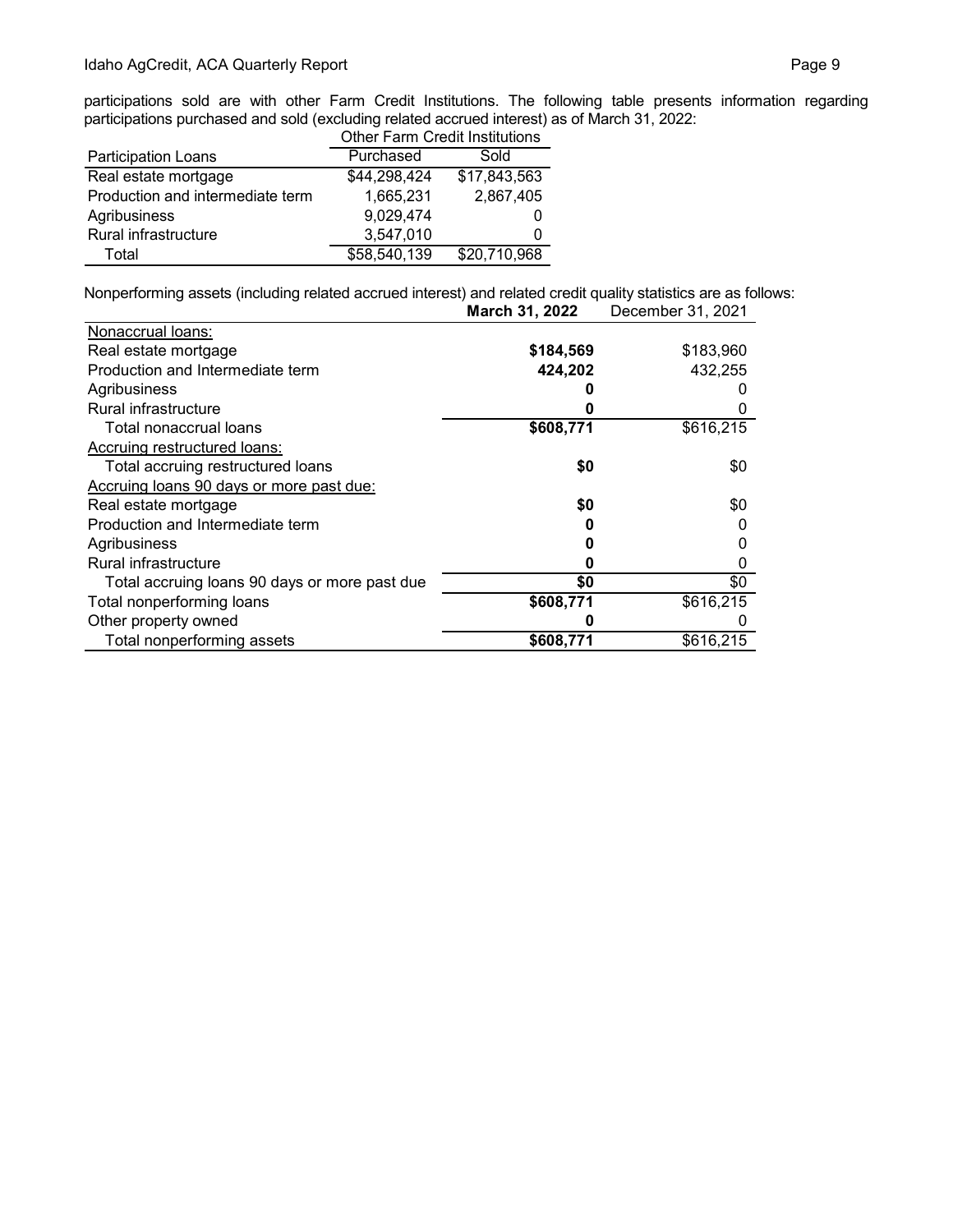The following table shows loans and related accrued interest classified under the Farm Credit Administration Uniform Loan Classification System as a percentage of total loans and related accrued interest receivable by loan type as of:

|                                  | March 31, 2022 | December 31, 2021 |
|----------------------------------|----------------|-------------------|
| Real estate mortgage             |                |                   |
| Acceptable                       | 97.8%          | 98.1%             |
| <b>OAEM</b>                      | 0.9%           | 1.3%              |
| Substandard                      | 1.3%           | 0.6%              |
| Doubtful                         | 0.0%           | 0.0%              |
|                                  | 100.0%         | 100.0%            |
| Production and intermediate term |                |                   |
| Acceptable                       | 96.3%          | 96.2%             |
| <b>OAEM</b>                      | 2.7%           | 2.3%              |
| Substandard                      | 0.6%           | 1.2%              |
| Doubtful                         | 0.4%           | 0.3%              |
|                                  | 100.0%         | 100.0%            |
| Agribusiness                     |                |                   |
| Acceptable                       | 100.0%         | 100.0%            |
| <b>OAEM</b>                      | $0.0\%$        | 0.0%              |
| Substandard                      | 0.0%           | 0.0%              |
| Doubtful                         | 0.0%           | 0.0%              |
|                                  | 100.0%         | 100.0%            |
| Rural infrastructure             |                |                   |
| Acceptable                       | 100.0%         | 100.0%            |
| <b>OAEM</b>                      | 0.0%           | 0.0%              |
| Substandard                      | 0.0%           | 0.0%              |
| Doubtful                         | 0.0%           | 0.0%              |
|                                  | 100.0%         | 100.0%            |
| <b>Total loans</b>               |                |                   |
| Acceptable                       | 97.5%          | 97.7%             |
| <b>OAEM</b>                      | 1.3%           | 1.5%              |
| Substandard                      | 1.1%           | 0.7%              |
| Doubtful                         | 0.1%           | 0.1%              |
|                                  | 100.0%         | 100.0%            |

The recorded investment in loan receivables is the face amount increased or decreased by applicable accrued interest and unamortized premium, discount, finance charges, or acquisition costs and may also reflect a previous direct write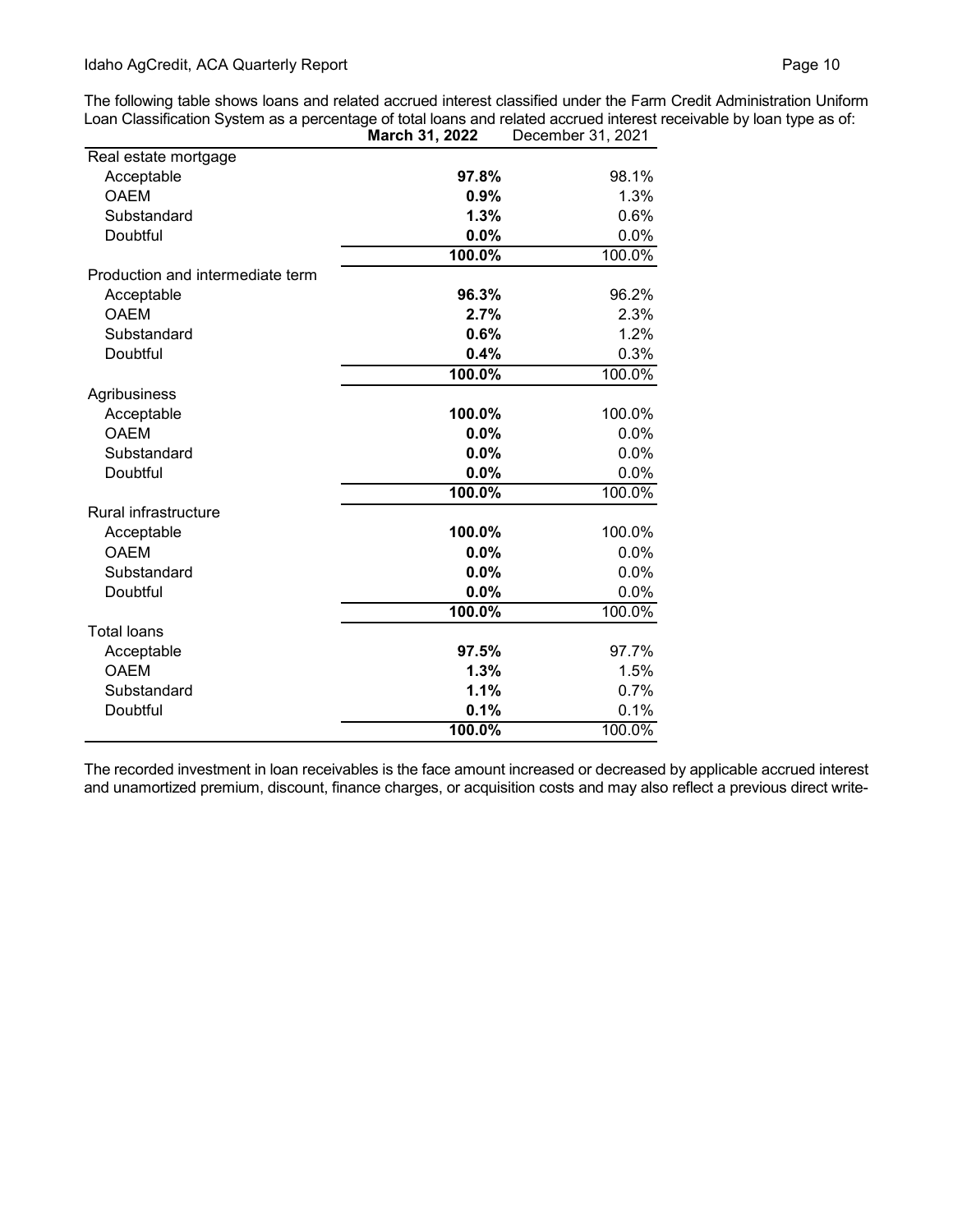down of the investment. The following tables provide an age analysis of past due loans (including accrued interest) as of:

|                                  |            |          |          | Not Past  |             | 90 Days or  |
|----------------------------------|------------|----------|----------|-----------|-------------|-------------|
|                                  |            | 90 Days  |          | Due or    |             | More Past   |
|                                  | 30-89 Days | or More  | Total    | <30 Days  |             | Due and     |
| (Dollars in Thousands)           | Past Due   | Past Due | Past Due | Past Due  | Total Loans | Accruing    |
| March 31, 2022                   |            |          |          |           |             |             |
| Real estate mortgage             | \$907      | \$0      | \$907    | \$227,764 | \$228,671   | \$0         |
| Production and intermediate term | 795        | 0        | 795      | 75,557    | 76,352      | 0           |
| Agribusiness                     |            | 0        | 0        | 14,945    | 14,945      | 0           |
| <b>Rural infrastructure</b>      |            | 0        | 0        | 3,570     | 3,570       | 0           |
| Total                            | \$1,702    | \$0      | \$1,702  | \$321,836 | \$323,538   | \$0         |
| December 31, 2021                |            |          |          |           |             |             |
| Real estate mortgage             | \$242      | \$0      | \$242    | \$222,487 | \$222,729   | \$0         |
| Production and intermediate term | 91         | 0        | 91       | 104,919   | 105,010     | 0           |
| Agribusiness                     | 0          | 0        | 0        | 12,424    | 12,424      | $\mathbf 0$ |
| Rural infrastructure             | 0          | 0        | 0        | 2,644     | 2,644       | 0           |
| Total                            | \$333      | \$0      | \$333    | \$342,474 | \$342,807   | \$0         |

Additional impaired loan information is as follows:

|                                  | At March 31, 2022 |                |           | At December 31, 2021 |                |              |
|----------------------------------|-------------------|----------------|-----------|----------------------|----------------|--------------|
|                                  |                   | Contractual    | Related   |                      | Contractual    | Related      |
|                                  | Recorded          | Principal      | Specific  | Recorded             | Principal      | Specific     |
| Impaired Loans                   | Investment        | <b>Balance</b> | Allowance | Investment           | <b>Balance</b> | Allowance    |
| With a related allowance:        |                   |                |           |                      |                |              |
| Real estate mortgage             | \$0               | \$0            | \$0       | \$0                  | \$0            | \$0          |
| Production and intermediate term | 287,853           | 312,378        | 265,563   | 291,453              | 312,378        | 269,163      |
| Agribusiness                     |                   |                |           |                      | n              |              |
| Rural infrastructure             |                   |                |           |                      | n              |              |
| Total                            | \$287,853         | \$312,378      | \$265,563 | \$291,453            | \$312,378      | \$269,163    |
| With no related allowance:       |                   |                |           |                      |                |              |
| Real estate mortgage             | \$184,569         | \$191,885      | \$0       | \$183,959            | \$191,276      | \$0          |
| Production and intermediate term | 136,349           | 148,435        | 0         | 140,803              | 150,778        | 0            |
| Agribusiness                     |                   |                |           |                      |                | <sup>0</sup> |
| Rural infrastructure             |                   | n              | 0         | 0                    | 0              | 0            |
| Total                            | \$320,918         | \$340,320      | \$0       | \$324,762            | \$342,054      | \$0          |
| Total impaired loans:            |                   |                |           |                      |                |              |
| Real estate mortgage             | \$184,569         | \$191,885      | \$0       | \$183,959            | \$191,276      | \$0          |
| Production and intermediate term | 424,202           | 460,813        | 265,563   | 432,256              | 463,156        | 269,163      |
| Agribusiness                     |                   |                |           |                      | O              | 0            |
| Rural infrastructure             |                   |                |           | <sup>0</sup>         | 0              | 0            |
| Total                            | \$608,771         | \$652,698      | \$265,563 | \$616,215            | \$654,432      | \$269,163    |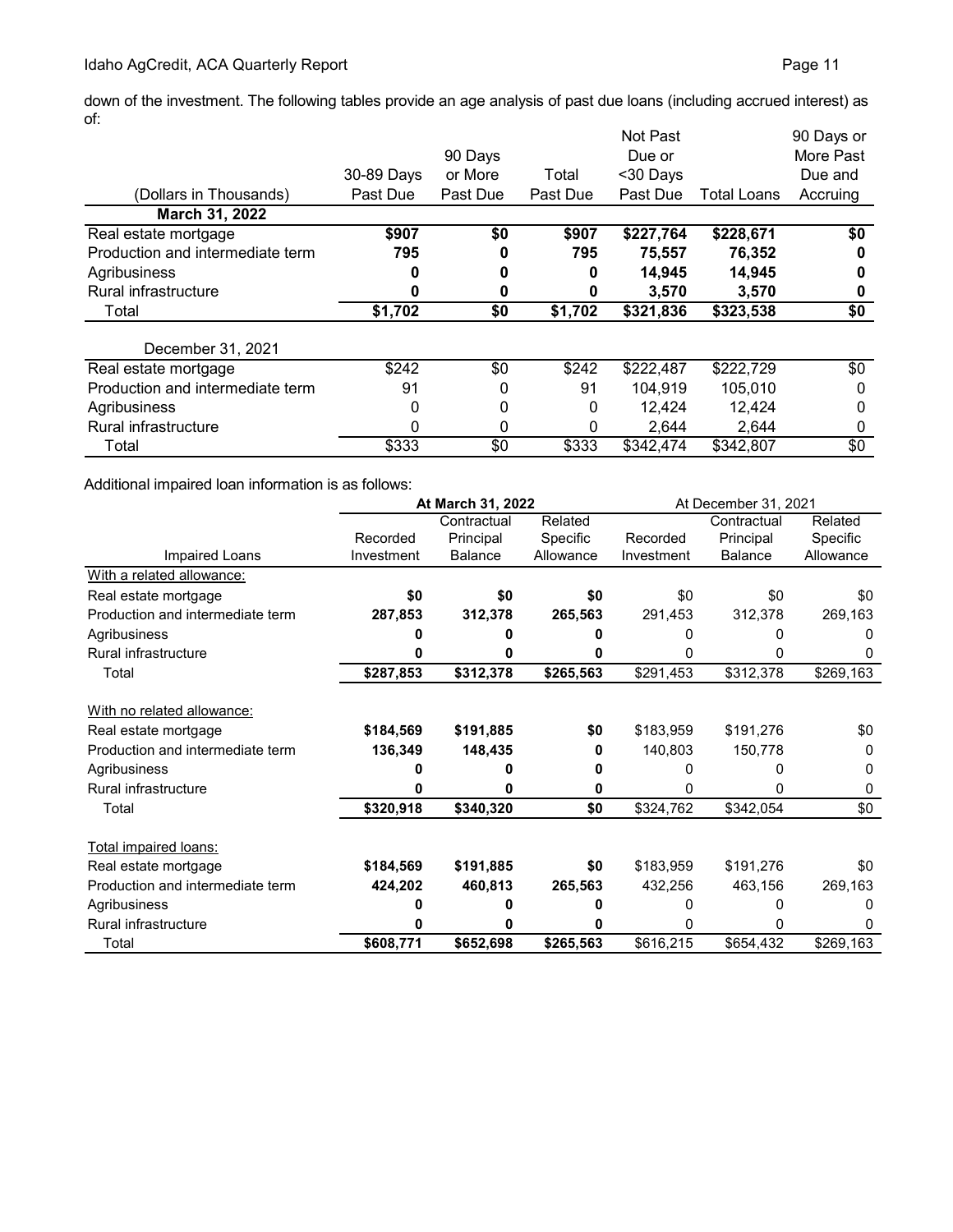|                                             | For the Quarter Ended |                |                |            |  |
|---------------------------------------------|-----------------------|----------------|----------------|------------|--|
|                                             |                       | March 31, 2022 | March 31, 2021 |            |  |
|                                             | Average               | Interest       | Average        | Interest   |  |
| (Dollars in Thousands)                      | Impaired              | Income         | Impaired       | Income     |  |
| Impaired Loans                              | Loans                 | Recognized     | Loans          | Recognized |  |
| With a related allowance:                   |                       |                |                |            |  |
| Real estate mortgage                        | \$0                   | \$0            | \$0            | \$0        |  |
| Prod, and intermediate term                 | 289                   | 0              | 301            | 0          |  |
| Agribusiness                                | O                     | 0              | 0              | 0          |  |
| <b>Rural infrastructure</b>                 | 0                     | 0              | 0              | 0          |  |
| Total                                       | \$289                 | \$0            | \$301          | \$0        |  |
|                                             |                       |                |                |            |  |
| With no related allowance:                  |                       |                |                |            |  |
| Real estate mortgage                        | \$184                 | \$0            | \$105          | \$4        |  |
| Prod, and intermediate term                 | 139                   | 0<br>0         | 315            | 179        |  |
| Agribusiness                                | n                     | O              | 0              |            |  |
| <b>Rural infrastructure</b>                 | 0<br>0                |                | 0              | 0          |  |
| Total                                       | \$323                 | \$0            | \$420          | \$183      |  |
| Total impaired loans:                       |                       |                |                |            |  |
| Real estate mortgage                        | \$184                 | \$0            | \$105          | \$4        |  |
| Prod, and intermediate term                 | 428                   | 0              | 616            | 179        |  |
|                                             | n                     | 0              | O              | 0          |  |
| Agribusiness<br><b>Rural infrastructure</b> | 0                     | 0              |                | 0          |  |
|                                             | 0                     |                |                |            |  |
| Total                                       | \$612                 | \$0            | \$721          | \$183      |  |

A summary of changes in the allowance for loan losses and period end recorded investment in loans is as follows:

|                                     |                |                        |          | Provision for |                |
|-------------------------------------|----------------|------------------------|----------|---------------|----------------|
|                                     |                |                        |          | Loan Losses/  |                |
|                                     | Beginning      |                        |          | (Loan Loss    | Ending         |
|                                     | <b>Balance</b> | Charge-offs Recoveries |          | Reversals)    | <b>Balance</b> |
| December 31, 2021 to March 31, 2022 |                |                        |          |               |                |
| Real estate mortgage                | \$557,102      | \$0                    | \$0      | \$9,186       | \$566,288      |
| Production and intermediate term    | 915,850        | 0                      | 0        | (76, 193)     | 839,657        |
| Agribusiness                        | 35,079         | 0                      | 0        | 13,734        | 48,813         |
| Rural infrastructure                | 15,257         | 0                      | 0        | 2,062         | 17,319         |
| Total                               | \$1,523,288    | \$0                    | \$0      | (\$51,211)    | \$1,472,077    |
|                                     |                |                        |          |               |                |
| December 31, 2020 to March 31, 2021 |                |                        |          |               |                |
| Real estate mortgage                | \$589,497      | \$0                    | \$0      | (\$17,526)    | \$571,971      |
| Production and intermediate term    | 947,232        | 0                      | 48,637   | (91, 325)     | 855,907        |
| Agribusiness                        | 37,035         | 0                      | 0        | 5,368         | 42,403         |
| Rural infrastructure                | 9,778          | 0                      | 0        | (2,376)       | 7,402          |
| Total                               | \$1,583,542    | \$0                    | \$48,637 | (\$105,859)   | \$1,526,320    |